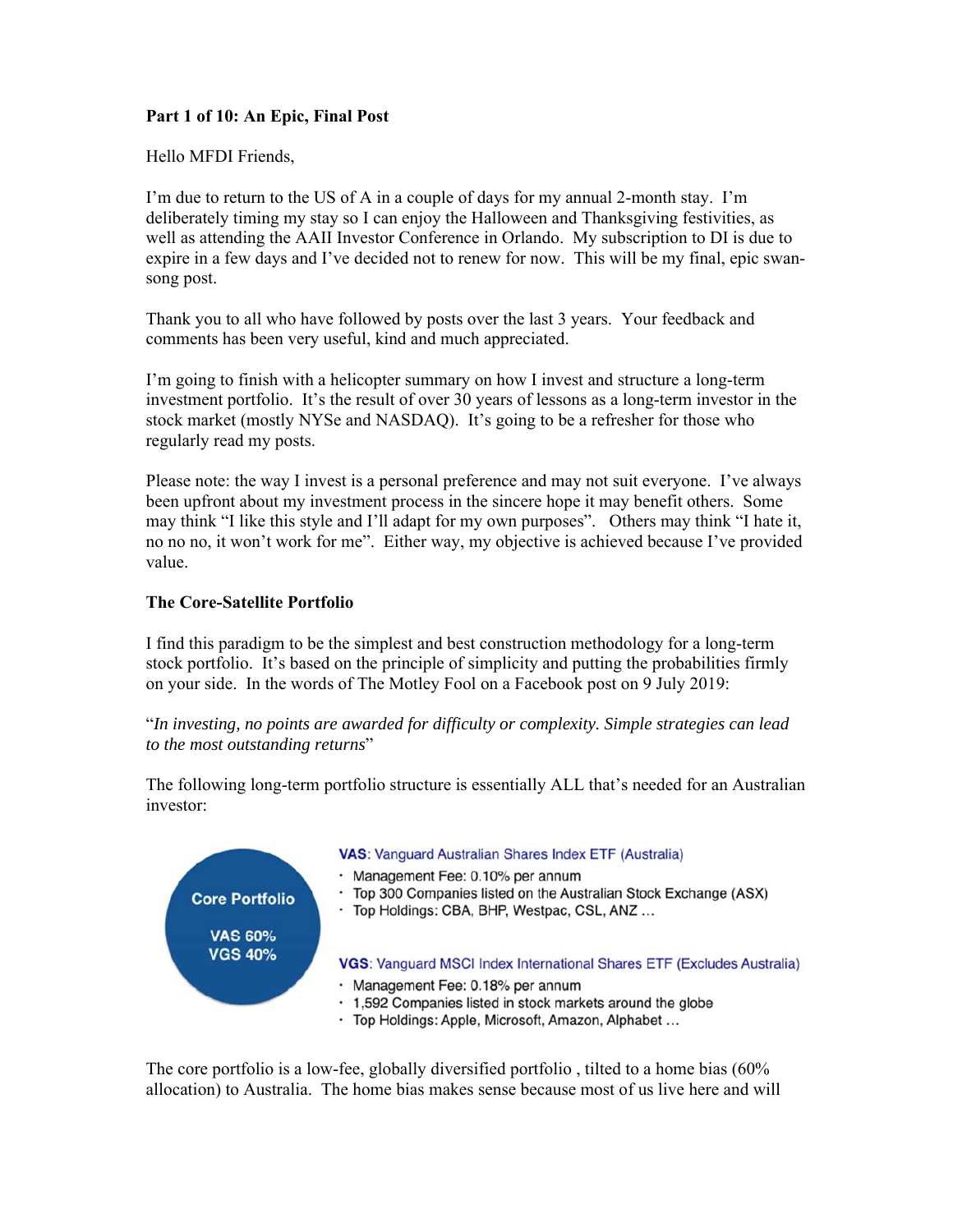end up retiring in Australia. We can take advantage of the tax friendly dividend imputation scheme.

VGS provides global diversification. Investors must get some exposure and ownership to some of the largest, most successful companies on the planet.

This portfolio is a **hold-forever, never-sell** portfolio. Poorly performing companies will automatically drop off the fund, replaced by more successful growing companies. The individual investor only requires "sitting power" to stay the course and remain invested.

The Vanguard Australian Shares Index ETF (VAS) pays a dividend every quarter and that can provide a great source of passive income once the investment position grows significantly large. The yield on investment is currently around 4.2%.

The 60% VAS to 40% VGS allocation can be tailored to your own taste. Investors closer to retirement age should consider bumping up their allocation to VAS (maybe 80%) and take advantage of the tax-efficient income.

## **Part 2 of 10: Long-Term Returns of the Stock Market**

We are lucky to live in Australia (or the US of A) because the stock market has historically performed extremely well compared to other stock markets around the globe. The following chart shows the real (after inflation) long-term total returns of the stock market (capital gain  $+$ reinvested dividends). Australia is top of the pops.



Figure 13: Real annualized equity returns (%) in local currency and US dollars, 1900-2018

As long as Governments continue to pursue policies of economic growth and the population is given the freedom to provide innovative products and services in new and existing industries, there's no reason to doubt those past returns can't be repeated in the future (over the long-term).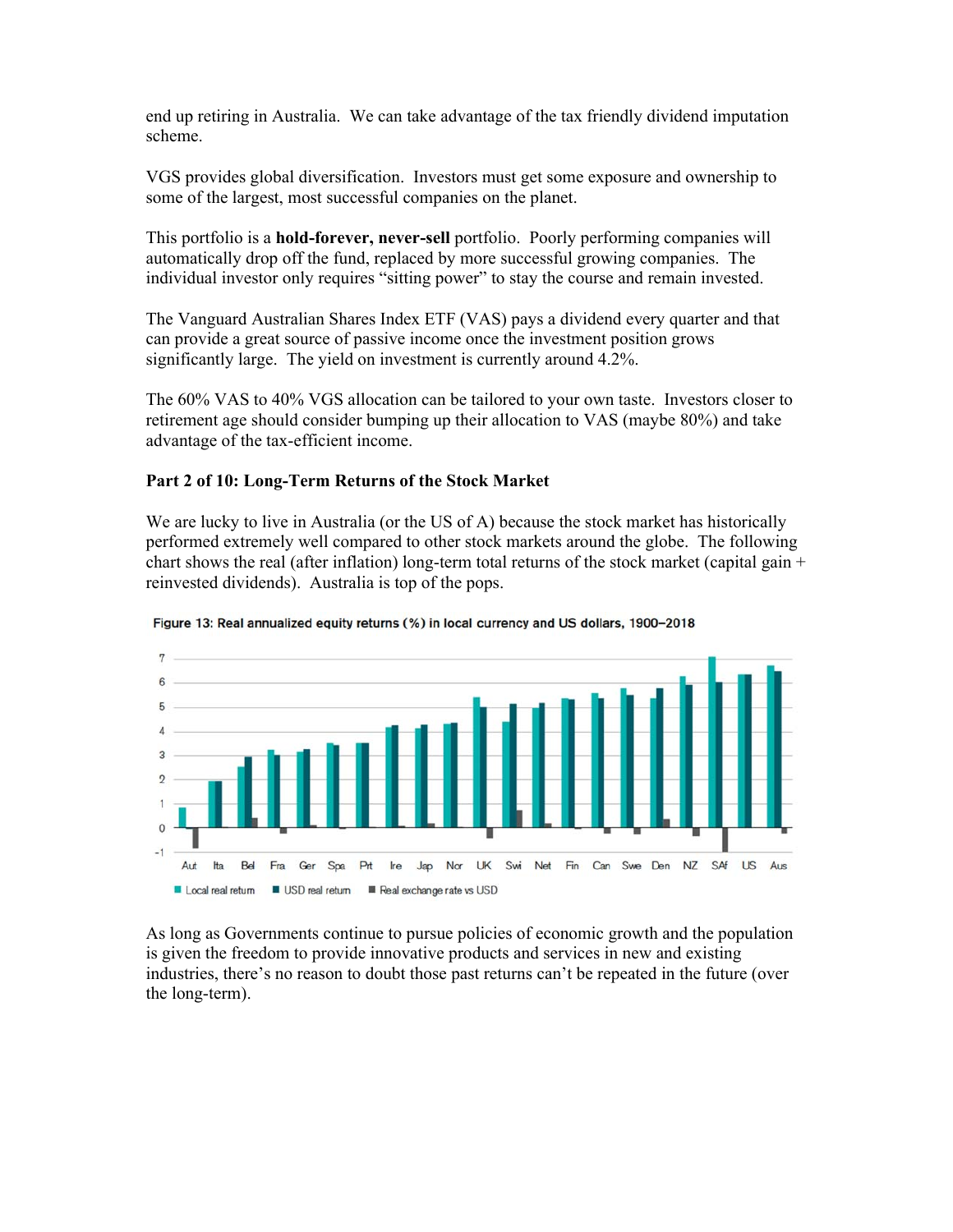## **Part 3 of 10: Why Invest in an Index Fund?**

A common misconception about investing in an index fund is you are settling for average returns. This couldn't be further from the truth. In fact, an investment in an index fund will almost always land in the top 80th percentile of returns. The vast majority of professionally managed active funds underperform the market index over a 5 year period.



What about the active funds that beat the market index? The Standards and Poors Persistence Scorecard shows those funds fail to stay top performers in subsequent years as shown in the chart above. Only a small percentage of funds retain their top perfomance status, even across 2 quarters. Reversion to mean is real. In fact, there were no large, mid, or multi-cap active funds able to maintain their top-quartile status at the end of the five-year period.

This means if you are able to choose an active fund that will outperform the market index over the upcoming year (31% chance), it's unlikely that the same fund will continue to outperform the index in future years. Fund performance is NOT persistent. Your chances of investing in an active managed fund that outperforms the market index year after year is extremely slim.

As master investors, we always want the known probabilities on our side. To take the lower probability bet would be non-optimal behaviour (I won't use the term irrational !).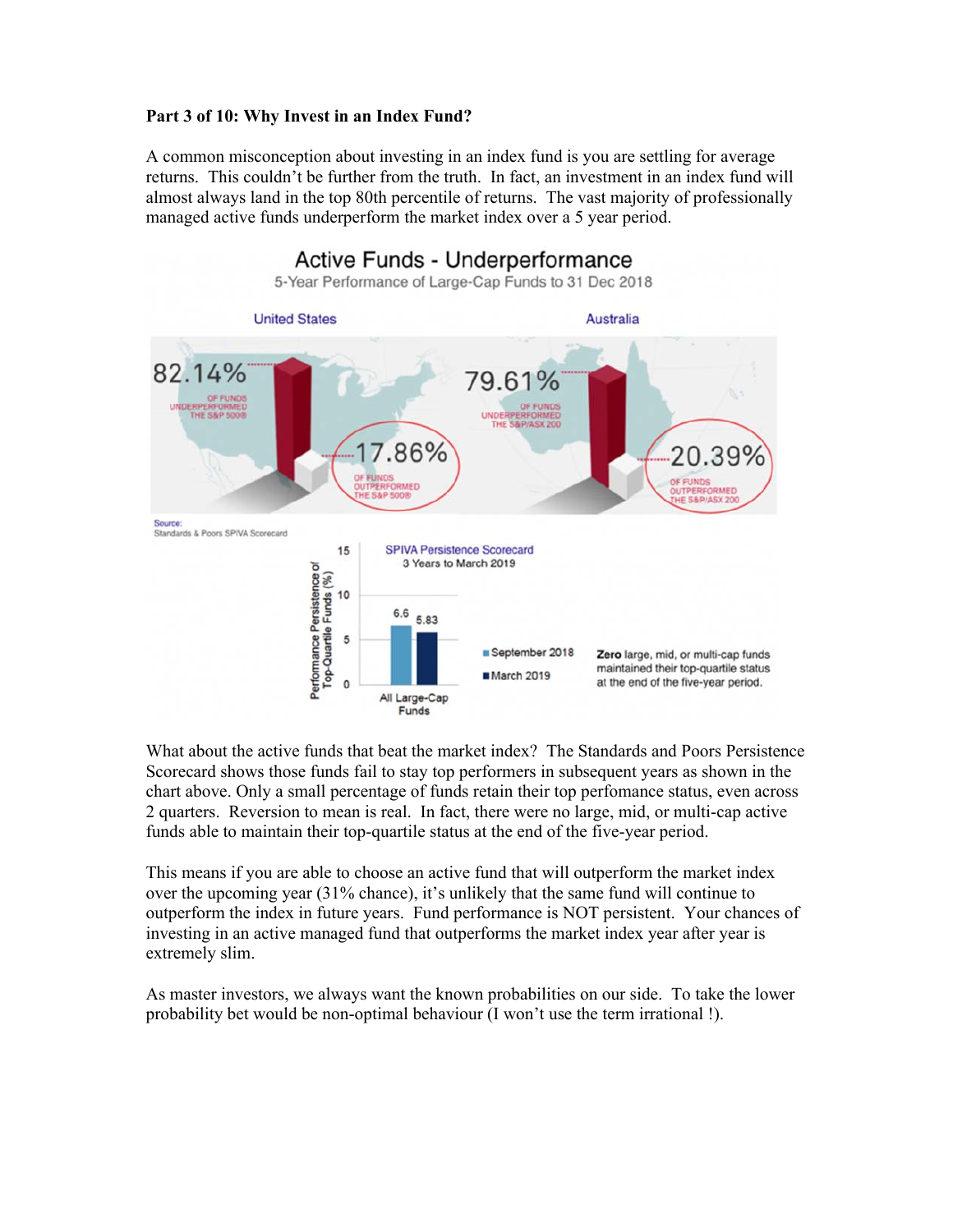# **Part 4 of 10: Why Do Professionally Managed Active Funds underperform?**

Quite simply, professional fund managers are **unable to produce enough excess return to overcome their fee hurdle**. Index funds enjoy a low fee advantage. Fees matter.

The following graph illustrates the decaying effects of high fees over the long-term.



Here are the core investment principles for a successful stock portfolio:

- Invest for the long-term
- Keep fees low
- Diversify your stock portfolio, preferably using a low-fee index fund
- Invest regularly, regardless of what the market is doing (dollar-cost averaging)

This is the real secret to long-term investing. It's not possessing specialist knowledge that no one else knows or having an ability to predict the future. It's as simple as following a proven strategy consistently and unfailingly.

Simple works best, but don't take my word for it. Consider this statement from the foremost active investor in history:

*"Over the years, I've often been asked for investment advice, and in the process of answering I've learned a good deal about human behaviour. My regular recommendation has been a low-cost S&P 500 index fund* – Warren Buffett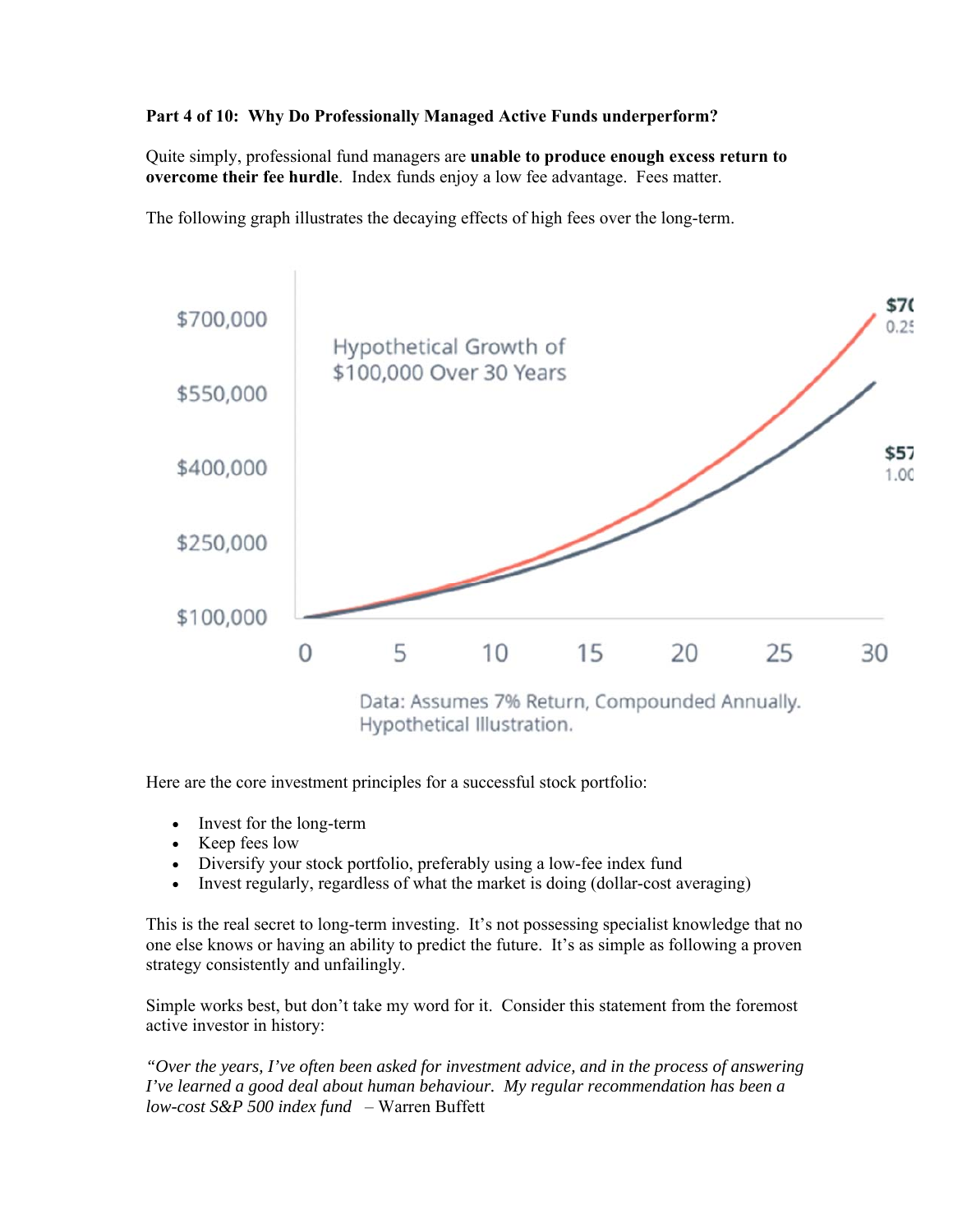And if the greatest investor of all time isn't enough to convince you about the wisdom of investing in an index fund, how about words form the infomercial king himself :

*"When you own an index fund, you're also protected against all the downright dumb, mildly misguided or merely unlucky decisions that active fund managers are liable to make"* 

Tony Robbins

Sold ! Now where's my free set of steak knives??

## **Part 5 of 10: Stock Market Investing is Simple, But Not Easy**

The principles for a successful long-term stock portfolio are simple. But simple doesn't mean easy to do. Market volatility is the undoing of so many investors. The stock market doesn't rise in a straight line. We get "paid" to endure the price volatility (termed "equity premium") of our stocks and funds. Price discovery is instantaneous and we'll feel every single dip.



**Stock Market Investing** The Emotional Ride

The emotional ride is the undoing of so many retail investors. Don't be one of them.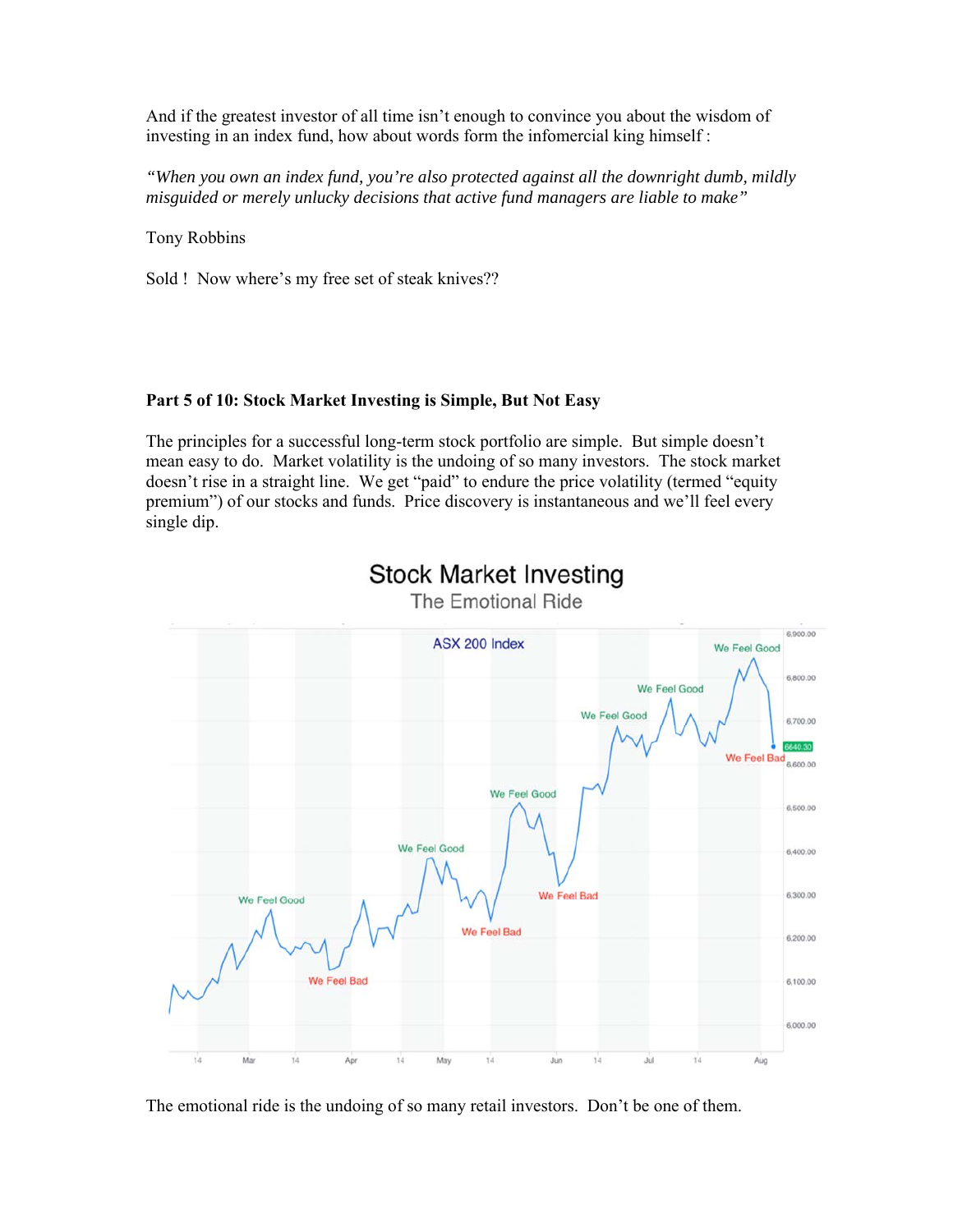#### **Part 6 of 10: How We Earn Our Reward**

Over the long-term, the direction of the stock market is always up, but not without hiccup. When you look at a long-term multi-decade chart of a stock market index and drill in to one of the squiggles, you'll see violent swings on a monthly basis. The following shows the United States market over the last year. It's a tiny squiggle in the long-term chart, but wild swings on a day-to-day basis.



This is why stock market real returns have been higher than almost all other asset classes over the long-term. We need to be adequately compensated for the risk (as measured by price volatility) we take on board.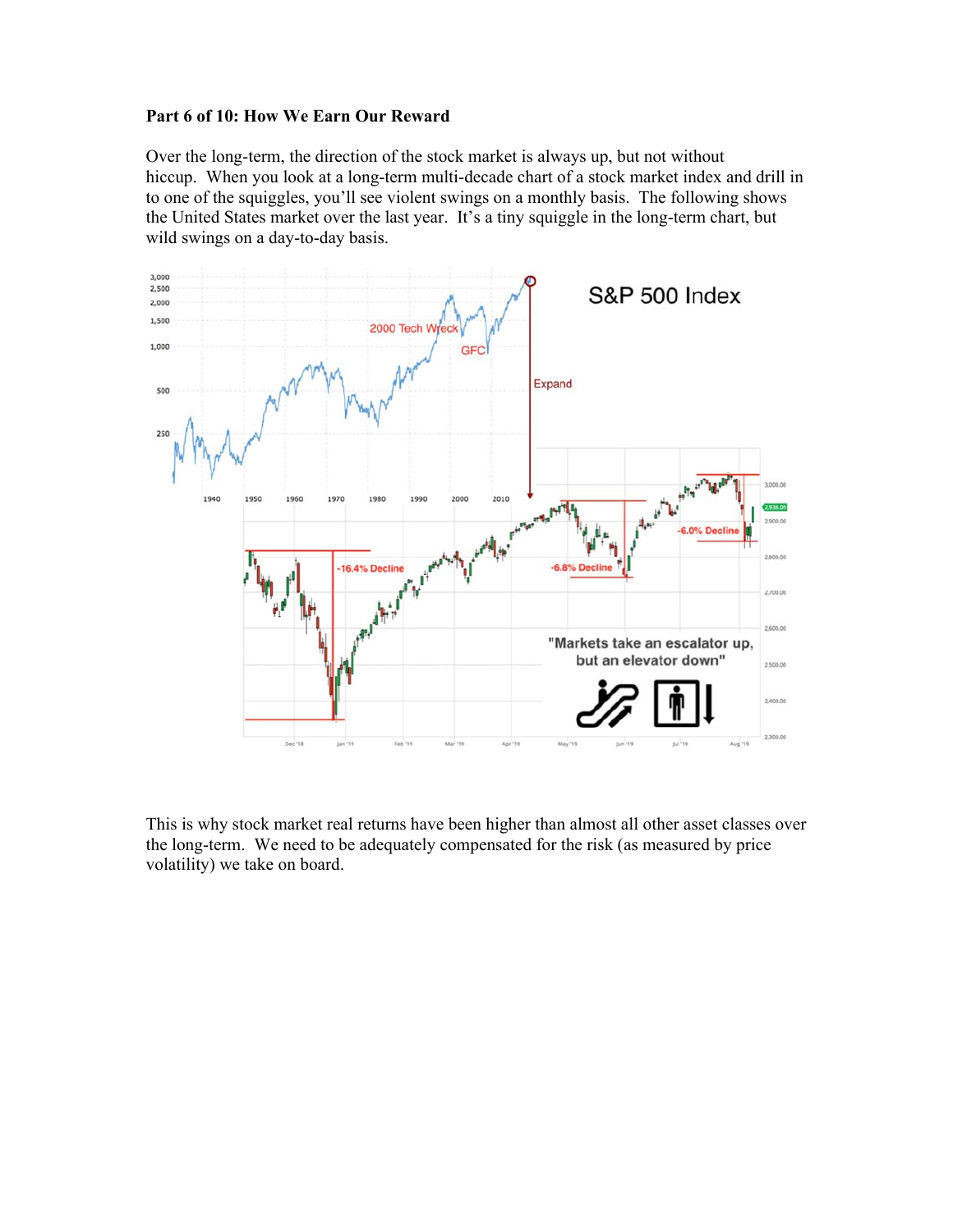## **Part 7: of 10: What About Investing in Individual Stocks?**

For the beginner investor, buying individual stocks is the riskiest way to invest in the stock market. Not only are you taking on board market risk, you also take on board a whole bunch of additional company specific risks.

![](_page_6_Figure_2.jpeg)

The temptation to invest in your favourite company is hard to resist. If you are successful in your chosen profession, it's easy to think that your competency is easily transferrable to stock picking. This is simply not true. Stock selection is a very difficult skill to learn and takes years to master. It's important not to confuse successful stock picking in a raging bull market with skill. As they say: only when the tide goes out do we find out who's swimming naked.

Professor Hendrik Bessembinder at Arizona State University performed a study of the returns of all stocks listed in the US stock exchange. Out of the 25,300 stocks listed in the Center for Research in Securities Prices (CRSP) database between 1926 to 2016, only slightly more than 4% (1092 top-performing stocks) account for all of the wealth creation. All the wealth generated by the stock market over a 90 year duration was created by a small 4% minority of stocks. Of course is this over the long, long term. But we have to acknowledge that empires rise and fall. You don't want to be holding when the secular decline of the business sets in.

An index fund ensures you at least have some exposure to these winners. If you only fill your portfolio with individual stocks, you can easily miss out on those long-term winners.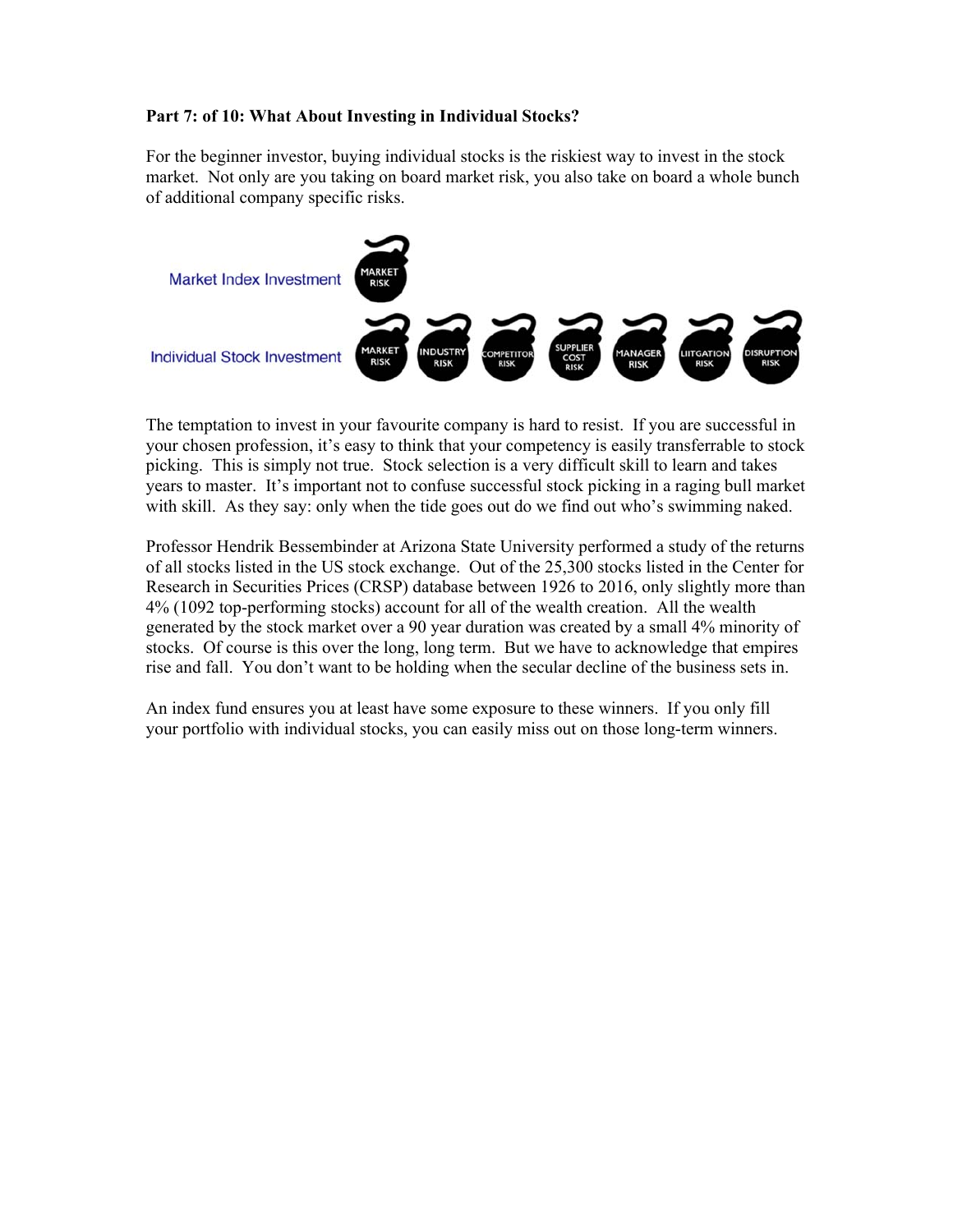## **Part 8 of 10: Adding Individual Stocks in a Safe Way**

If we want to invest in individual stocks, we must do it in a safe manner to account for the greater risks. We invest the bulk of our money (core portfolio) in index funds to ensure we at least capture market returns. We can allocate a smaller  $10 - 15\%$  of our total investment capital to individual stocks (tailor to preference). This is the basis of the core-satellite portfolio. The satellites can be individual stocks. This is a safe and judicious way of investing in individual stocks.

![](_page_7_Figure_2.jpeg)

# Portfolio Structure

If you choose to buy an individual stock, you must know exactly what you are betting on. For example, if you are a dividend investor, you should look at any individusal stock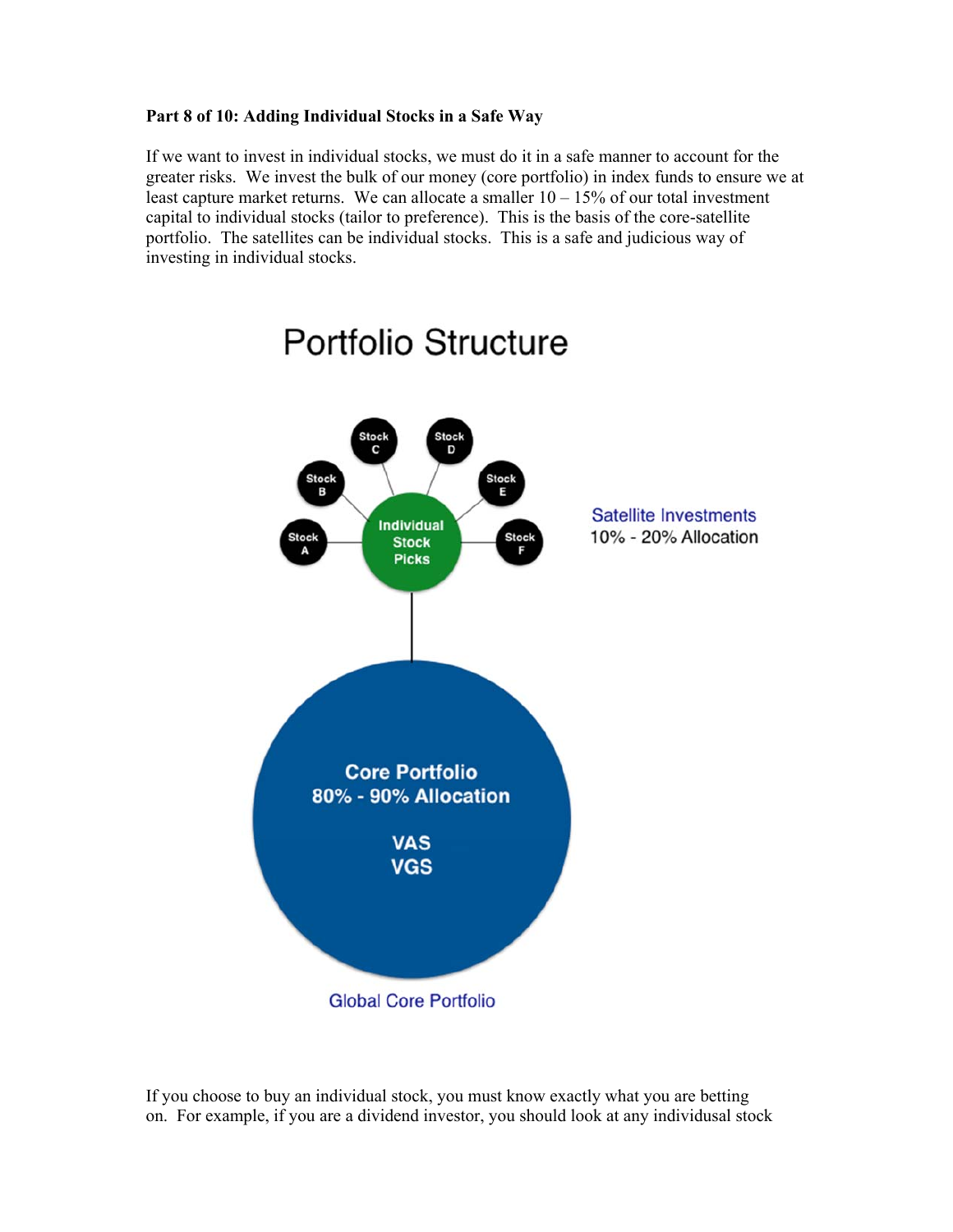purchase in relation to a no-effort investment in the Vanguard Australian Shares Index ETF (VAS). VAS currently yields around 4.2%. If you invest in an individual company stock yielding only 2%, that lower dividend return must be made up with a higher return somewhere else. Maybe you're betting the company stock will grow its earnings and dividends faster than the overall market. Maybe you believe the stock price will appreciate faster than the market index because it operates in a rapidly growing industry. Wither way, you must always think about your "total return" (price appreciation + dividend). What is the catalyst that will make the total return of this stock better than the overall marke

Master investors know exactly what they're betting on. They measure and monitor the progress of their bet so they know exactly when they're wrong and when to close the bet. It's OK to be wrong, it's not OK to continue on a wing and a prayer hoping things will magically come right. Take your lumps and move on.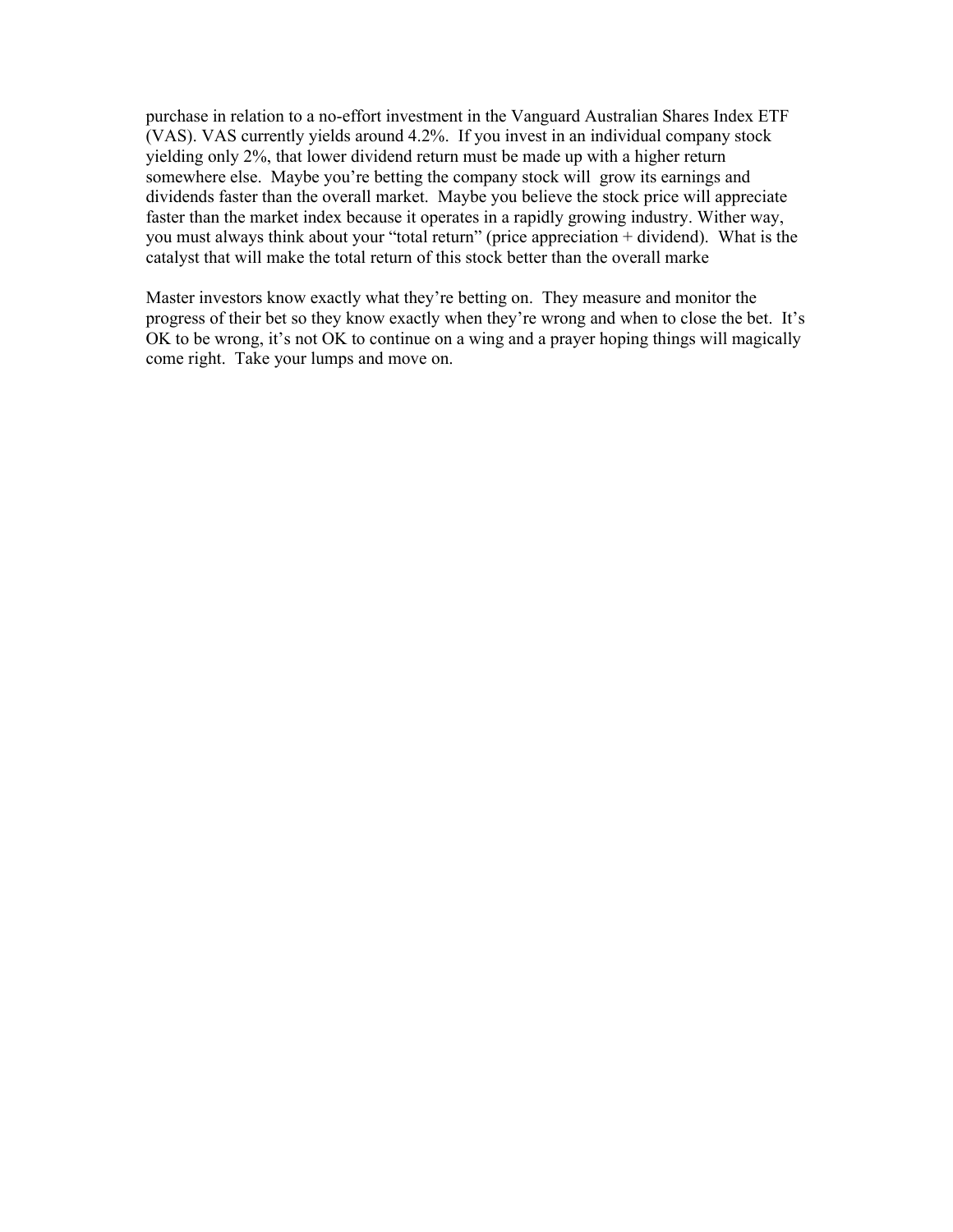# **Part 9 of 10: What About Trading Individual Stocks?**

The short-term trading of individual stocks only compounds the difficulty of reaping a decent return out of the stock market. Studies show trader survival rates are extremely poor.

![](_page_9_Figure_2.jpeg)

Source: Research from University of California, Yale University & University of Hong Kong

Trading individual stocks is a lower probability path to wealth generation and success. Master investors will always put the balance of probabilities on their side.

Choose to be patient and build up a core portfolio of one or more index funds. Stay invested for the long-term. If you are a beginner, resist the tempation to time the market and/or trade individual stocks. Your probability of a success is extremely low.